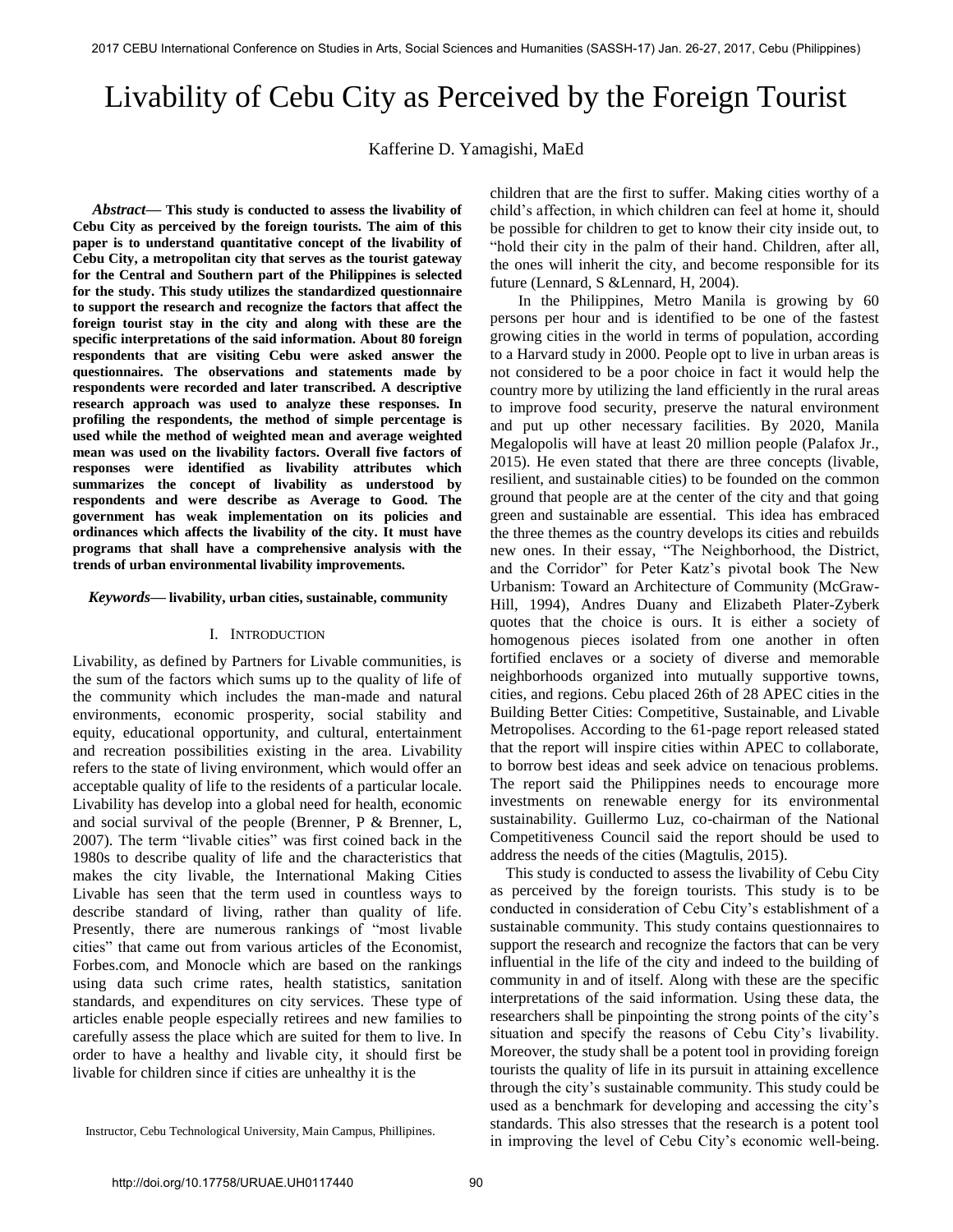Pattern, complexity, and harmony in the built environment can stimulate curiosity, discovery, and a sense that the world is meaningful, but a city may have to aim higher than to be placed top in their rankings to be truly livable. Such rankings can be a powerful tool for economic development, and there is competition by world cities to be ranked high.

#### II. OBJECTIVES

The study aims to assess the perception of the foreign tourist with regards to the livability of Cebu. It also intends to determine the strong points of the city that makes it livable as well as its weak points. The study aims to be a potent tool in providing foreign tourists the quality environment in its pursuit in attaining as a sustainable community and a benchmark for developing and accessing the city's standards.

# III.METHODOLOGY

#### *A. Method Used*

The study used the descriptive method and supplemented with the adopted questionnaire with a 5 point Likert scale.

In profiling the foreign respondents, the method used is by getting the simple percentage where:

# *f = frequency (number of respondents) % = percentage*

The method used in livability factors is by weighted mean where:

$$
W = \frac{(N*5) + (N*4) + (N*3) + (N*2) + (N*1)}{80}
$$
  
To get N:

*N = number of respondents who rated the following:* 

> *5 = Excellent 4 = Good 3 = Average 2 = Fair 1 = Poor*

# *B. Sources of Data*

The population of interest in this study is the foreign tourists. The 80 foreign respondents should be at least stayed for three days in the City. The foreign tourists are best to assess the livability of the city with their given standard of living as basis.

#### *C. Data-gathering Procedure*

The study involves construction of the questionnaire with the letter of consent. The data were gathered through the questionnaire method in a convenient sampling method. The researcher distributed the questionnaires supplemented with interviews to gather information from the representative random sampling manner.

# IV. FINDINGS

#### *Respondent's Profile:*

 The age and gender of the respondents are mostly male which compromises about 67.50 percent of the total number of respondents and the rest of the 32.50 percent is from the female category. The highest percentage composing the total number of male foreign respondents is from the age bracket of  $21 - 30$  years old while the age bracket for female containing its highest percentage is from  $15 - 20$  years old obtaining 13.75 percent from it. While within the age of  $21 - 30$  years old, most of these respondents are single and has more disposable income who still wants to enjoy life through traveling. These respondents are starting to earn income and have a stressful work environment, thus, traveling is one of the solutions to lessen the stress. The least percentage from the male category is  $15 - 20$  years old age bracket which are still minors and still rely and seek approval with regards to traveling on their own. At this age, they are likely to travel with their parents or guardians. As for 60 and above, most of these respondents are retirees and although they have the money yet has lesser energy and motivation to travel. These respondents tend to be less active and prefer passive and physically comfortable travels. Health restrictions and the lack of safety and security in public places hinder these respondents to travel.

The occupation of the respondents may hold one of the reasons why they are visiting Cebu City. From the results, most of the respondents are students which obtain about 41.25 percent of the total number of respondents, following by 36.25 percent from the businessmen and the occupation that has the least percentage is the environmentalist which consists of 1.25 percent. According to Cebu Hub for English Learning Excellence's Dr. Milagros Espina, Philippines specifically Cebu has a competitive advantage in our high literacy rate, our strong educational tourism program, our cultural diversity, affordability in cost of living and education, and the diverse activities available for rest and recreation, among others. Majority of the long staying foreigners are students since Cebu City has numerous English schools that are affordable and most efficient schools. Businessmen travel in the city for the purpose of attending meetings, conventions or congresses and in some cases, incentive trips. Businessmen can also have sightseeing in their destination after their work and most prefer for downtown accommodation facilities closer to work.

# *Livability Factor:*

 Based on the results, the accessibility of the city is average with a weighted of 3.22. During the interview with the respondents, the malls are the most accessible here in Cebu City because of taxi availability, provide valet parking and have daily scheduled shuttle rides to guests from their hotels to the malls. Shipping companies also provide bus shuttles for the passengers' convenience from the port to malls and vice versa. However the study found out that unnecessary rerouting and heavy traffic causes the respondents to arrive late in certain destinations and attractions during tours. Road signage must be post in one place so that they could immediately see it in one glimpse. Unfinished road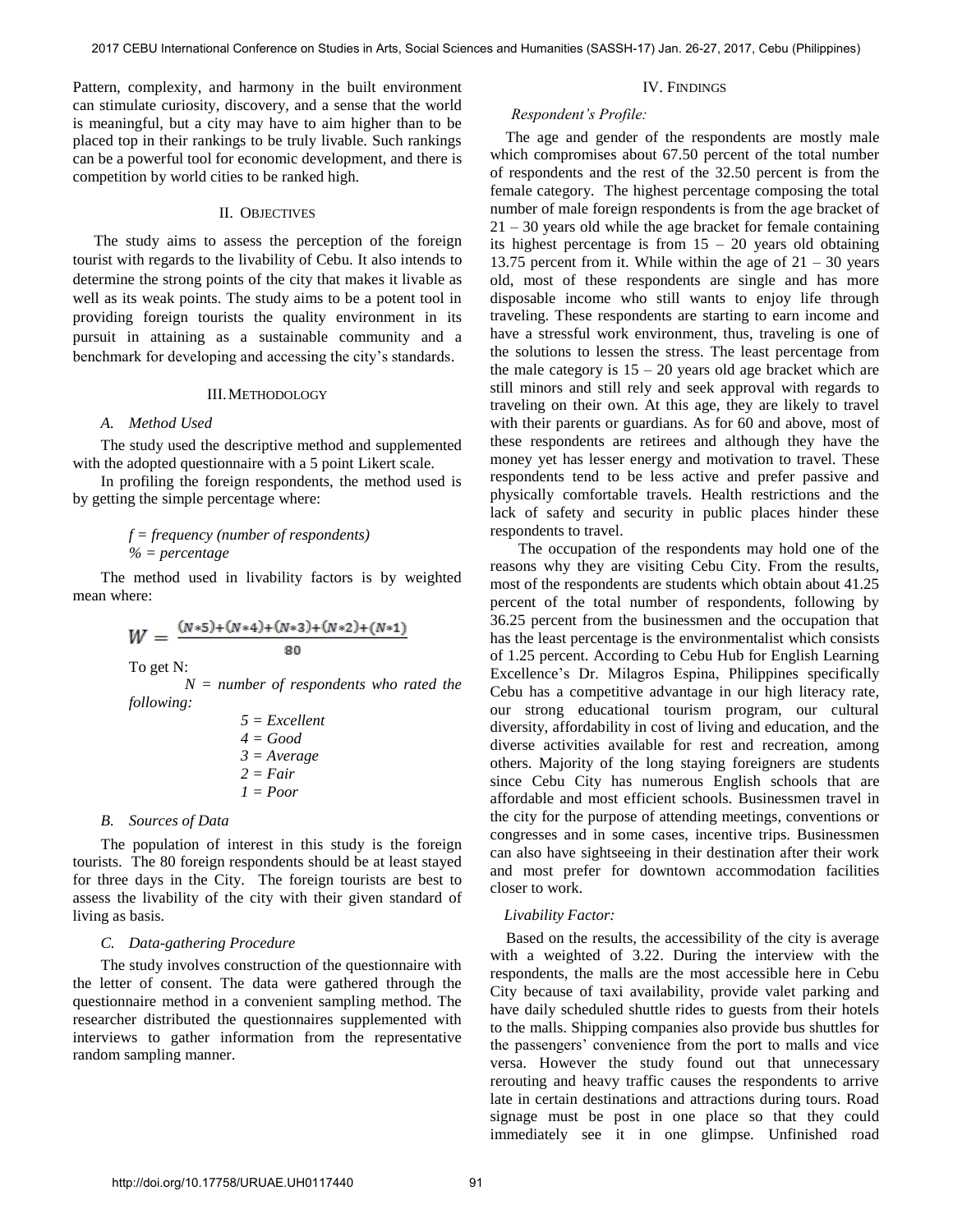constructions make the traffic flow condition in the city worse. The traffic lights function well but usually take five minutes interval from stop to go signal. People are stubborn and do not religiously follow the traffic rules. Considering the development that are taking place in the city the roads remains narrow as it was which is one consideration in the traffic congestion. Aside from the growing population of the city, there is also an increased in tourist arrivals. GPSbased [traffic app Waze named Cebu](https://inbox-static.waze.com/driverindex.pdf) as the world's worst urban area to drive in with a 1.15 rating.

TABLE I: LIVABILITY FACTOR: ACCESSIBILITY

| <b>Accessibility</b>             | WМ   | <b>Description</b> |
|----------------------------------|------|--------------------|
| 1. Easy access:                  | 3.96 | Good               |
| 1.1 Hospitals                    | 3.84 | Good               |
| 1.2 Malls                        | 4.43 | Excellent          |
| 1.3 Airports                     | 3.73 | Good               |
| 1.4 Seaports                     | 3.85 | Good               |
| 2. Taxi cab                      | 4.03 | Good               |
| 3. Transportation<br>facilities: | 3.00 | Average            |
| 3.1 Highways                     | 3.00 | Average            |
| 3.2 Sidewalks                    | 2.89 | Average            |
| 3.3 Bridges                      | 3.11 | Average            |
| 3.4 Traffic lights               | 3.01 | Average            |
| 4. Road signages                 | 3.01 | Average            |
| 5. Traffic flow<br>condition     | 2.16 | Fair               |
| 6. Traffic officers              | 3.16 | Fair               |
| TOTAL                            | 3.22 | Average            |

In terms of the safety and security, the city is rated with an average weighted of 3.33. The Cebuano's trustworthiness is dubbed as the highest weighted sub-factor at 3.94. Basing on an interview, Cebuanos are generally honest and courteous to the tourist. Cebuanos, being able to understand and talk in English is an advantage and often find ways to communicate even with non-English speaker such as Koreans. Police and security guards are visible especially in touristy area. The Local government is planning to allocate more police stations in the city which will allow them to respond to situations quickly. There are pedestrian lanes and skywalks for crossing yet the respondents' notice that Cebuanos do not make use of these in crossing the streets which are causing little delays and the drivers do not often slow down when there is a pedestrian lane to allow people to cross. The emergency exits are visible in public areas but respondents' have some reservations on the functionality of the exits as well as the disaster preparedness of the Cebuanos during catastrophes and accidents. Cebu City Disaster Risk Reduction Management Office (CCDRRMO) is proposing a P350.8-million budget for 2017 which will be utilize in the trainings and procurement of the necessary facilities and equipment.

Cebu's livability basing on Services is good and is weighted at 4.13. Cebuanos are very friendly and do not take advantage of tourists unlike in Manila and India through

deceiving tourist and overpricing the commodities to them. Local residents are very courteous and well-mannered towards tourists as well. Everywhere the travelers go, services are great. Most resort hotels in Cebu provide greater service with very courteous and friendly staff, clean and spacious rooms, as well as bathrooms, and serve good food and complete amenities.

| TABLE II: LIVABILITY FACTOR: SAFETY AND SECURITY |      |                    |
|--------------------------------------------------|------|--------------------|
| <b>Safety and Security</b>                       | WМ   | <b>Description</b> |
| 1. Strolling at nights                           | 3.25 | Average            |
| 2. Risk-free from thieves                        | 2.76 | Average            |
| 3. Condominiums and the<br>like                  | 3.89 | Good               |
| 4. Streetlights                                  | 3.38 | Average            |
| 5. Cebuanos!<br>trustworthiness                  | 3.94 | Good               |
| 6. Police officers                               | 3.46 | Good               |
| 7. Pedestrian lanes                              | 3.10 | Average            |
| 8. Emergency exits                               | 3.20 | Average            |
| 9. Disaster preparedness                         | 2.99 | Average            |
| <b>TOTAL</b>                                     | 3.33 | Average            |

The taxis are clean and well-maintained while the drivers are well-groomed, respectful and courteous. The LTFRB or the Land Transportation Franchising and Regulatory Board implement a much stricter rule on all public vehicles due to some past tourists' complaints. All tourist vehicles and drivers, tour guides and travel agents and other tourism establishment such as souvenir shops, malls, restaurants are encourage to undergo accreditation under the Department of Tourism (DOT) to ensure the quality of service it provides to the tourists. These establishments shall undergo rigid evaluation and assessment by the department. The tourist can easily identify an accredited establishment through the logo sticker placed on the establishments.

TABLE III : LIVABILITY FACTOR: SERVICES

| <b>Services</b>                                              | WM   | <b>Description</b> |
|--------------------------------------------------------------|------|--------------------|
| Ouality<br>1.<br>and<br>efficiency of services in<br>the ff: |      |                    |
| 1.1 Restaurants                                              | 4.16 | Good               |
| 1.2 Hotels                                                   | 4.19 | Good               |
| 1.3 Resorts                                                  | 4.34 | Excellent          |
| 1.4 Malls                                                    | 4.21 | Good               |
| 1.5 Taxi cab drivers                                         | 4.08 | Good               |
| 1.6 Airports,<br>seaports, and terminals                     | 3.78 | Good               |
| TOTAL                                                        | 4.13 | Good               |

The Health Condition and Climate factor rated is Average with a weighted mean of 3.22. According to the respondents' drainages, roads, skywalks and sidewalks are filthy due to poor maintenance and negligence of the government as well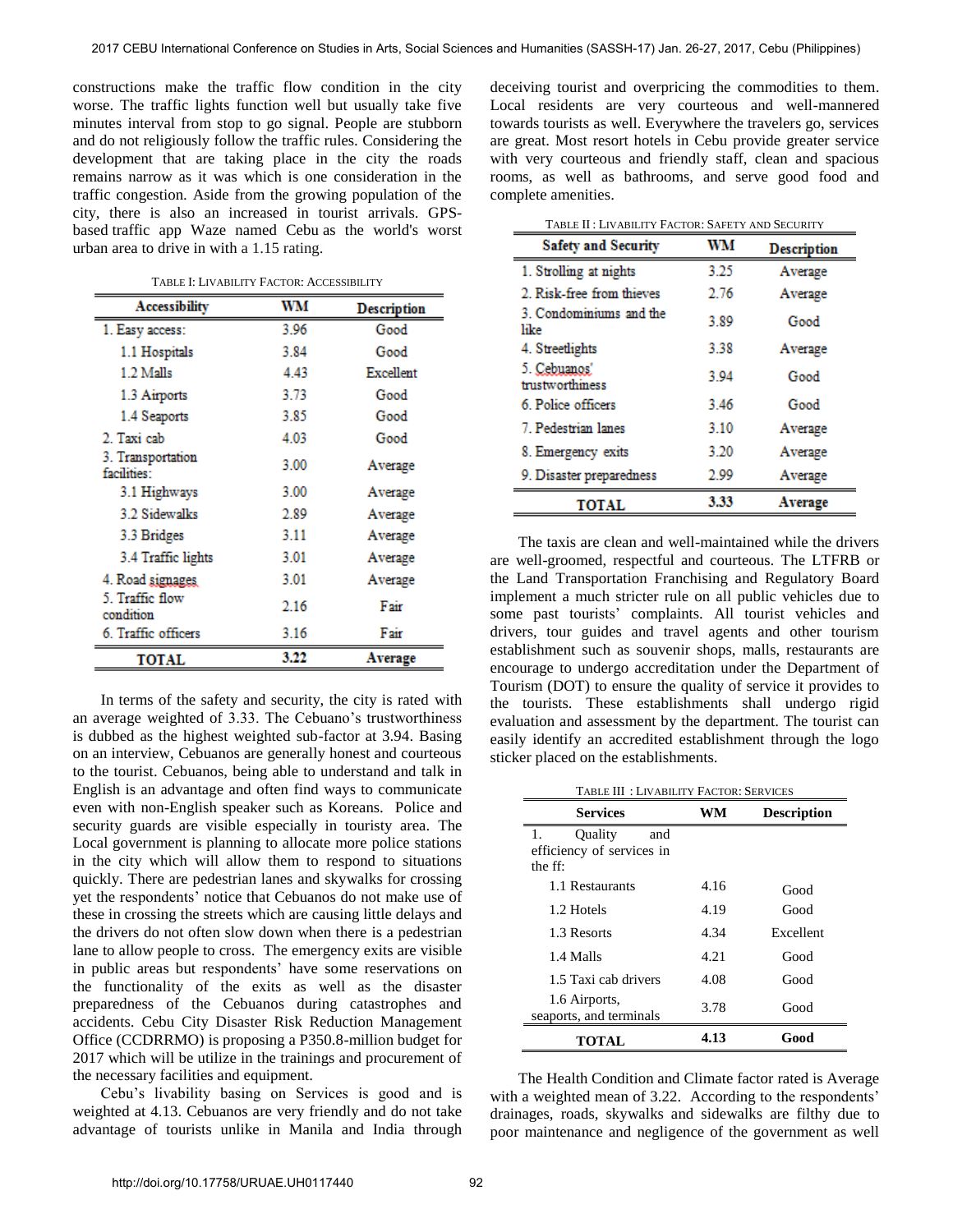as the local residence. People toss trash anywhere and government officers have weak action on the matter unlike in other countries. Other respondents said that government have ordinances about cleanliness but fail to implement it continuously and the locals fail to follow it and do not feel the urge to obey due to its non-strict implementation. The quality of air is deplorable due to the emission of the vehicles and the city has less greenery and does not see the importance of having greeneries in an urbanized city as Cebu. The regional Department of Environment and Natural Resources (DENR) said air quality in Metro Cebu still remains 'good and fair' with its four air monitoring equipment located at Barangay Banilad, Mabolo Police Station, Cebu Business Park and

Naga. The dengue outbreak in the city is containable and the government with the Department of Health mobilizes the community to be aware and cautious and take active participation on environmental sanitation to eradicate dengue. The city has state of the art healthcare facilities which can cater to their needs.

| TABLE IV: LIVABILITY FACTOR: HEALTH CONDITION AND CLIMATE |  |
|-----------------------------------------------------------|--|
| Health Condition and                                      |  |

| <b>Health Condition and</b><br>Climate | WМ   | Description |
|----------------------------------------|------|-------------|
| 1. Epidemic-free city                  | 3.90 | Good        |
| 2. Safe drinking water                 | 3.68 | Good        |
| 3. Safely prepared food                | 3.93 | Good        |
| 4. Number of hospitals                 | 3.69 | Good        |
| 5. Capacity of hospitals               | 3.44 | Good        |
| 6. Cleanliness of:                     | 2.48 | Fair        |
| 6.1 Drainages                          | 2.43 | Fair        |
| 6.2 Roads                              | 2.56 | Fair        |
| 6.3 Skywalks                           | 2.59 | Fair        |
| 6.4 Sidewalks                          | 2.35 | Fair        |
| 7. Quality of air                      | 2.76 | Average     |
| 8. Climate comfortability              | 3.41 | Average     |
| 9. Practice of garbage<br>segregation  | 2.71 | Average     |
| TOTAL                                  | 3.22 | Average     |

Cebu City's Amenities and Facilities factor is one of the two factors which have been described as Good, wherein it is favorable for a livable city with a weighted mean of 3.97. The respondents are satisfied with the Amenities and Facilities available in Cebu City. When it comes to the basic needs, it can be easily found in city malls which offer an all-in-one stop-store. The hotels are also supplying what the respondents' needs and wants and are pleased about it. The hotels and restaurants are serving clean and safe food and beverages that also offers wide array of choices for them or if not it provides them with notable suggestions of restaurants nearby the hotel that had surpass their perception of the city. There is a wide array of choices of accommodation facilities in the city from budget to luxury hotel. Respondents also enjoy taking a bath or swim outdoors because the water is not too hot or too cold. Water services and electricity supply is

efficient and have not experience any insufficiency since accommodations have its back-up supply. The internet connection is good in high-valued accommodations and restaurants in the city although, in most areas, connections can be somewhat erratic.

|  | TABLE V: LIVABILITY FACTOR: AMENITIES AND FACILITIES |
|--|------------------------------------------------------|
|--|------------------------------------------------------|

| <b>Amenities and Facilities</b>       | WM   | <b>Description</b> |
|---------------------------------------|------|--------------------|
| 1. Availability of the basic<br>needs | 443  | Excellent          |
| 2. Internet connection                | 3.41 | Good               |
| 3. Water services                     | 3.99 | Good               |
| 4. Sufficiency of<br>electricity      | 4.03 | Good               |
| TOTAL                                 | 3.97 | Good               |

# V. CONCLUSION

 Basing on the result of the study the queen city of the south is livable on an average scale as assessed by the foreign tourists. The city has lower crime rate compared to Manila which has security issues but there is a need to improve the visibility of the police force and its response to critical situations must be improve. Cebu city also has wide Englishspeaking population and serve as a financial center of the Visayas which makes it fairly convenient for expats. However, the government must coordinate with other departments and conduct programs to improve environmental sanitation most especially in public areas. Traffic congestion is undeniably progressing and that the government must provide concrete solution to it to avoid economic lost and lessen social inconvenience to the tourist and to the locals. Basing on the study the locals lacks active involvement and participation in any government affairs whether cultural, social or environmental.

# VI.ACKNOWLEDGEMENT

 It is worth to mention our Heavenly Father for the providing me people that serves as instruments to allow me to finish the study through my family for their understanding and moral support, my colleagues in the academe and friends in the industry for the valuable inputs.

# **REFERENCES**

- [1] Brenner, P & Brenner, L. (2007). *Livability Planning checklist, Livability Initiative wake up call for Tasmanian urban planning,* Retrieved 21 March 2016, <http://www.livability.info/\_docs/Full%20Livability%20Planning%20Ch ecklist.pdf>
- [2] Cuizon, Razel V. (2016 Decemebr 01). Focus funds on disaster preparedness. *Sunstar Cebu*. Retrieved from http://www.sunstar.com.ph/cebu/local-news/2016/12/01/focus-fundsdisaster-preparedness-512610
- [3] Erram, Morexxette (2016 September 7). DENR says air quality in Metro Cebu 'good, fair'. Cebu Daily News. Retrieved from http://cebudailynews.inquirer.net/104416/denr-says-air-quality-in-metrocebu-good-fair

[4] FelinoPalafox Jr. (2015). Improving the Livability of our cities, Retrieved 22 March 2016, <http://www.manilatimes.net/improving-thelivability-of-our-cities/225036>